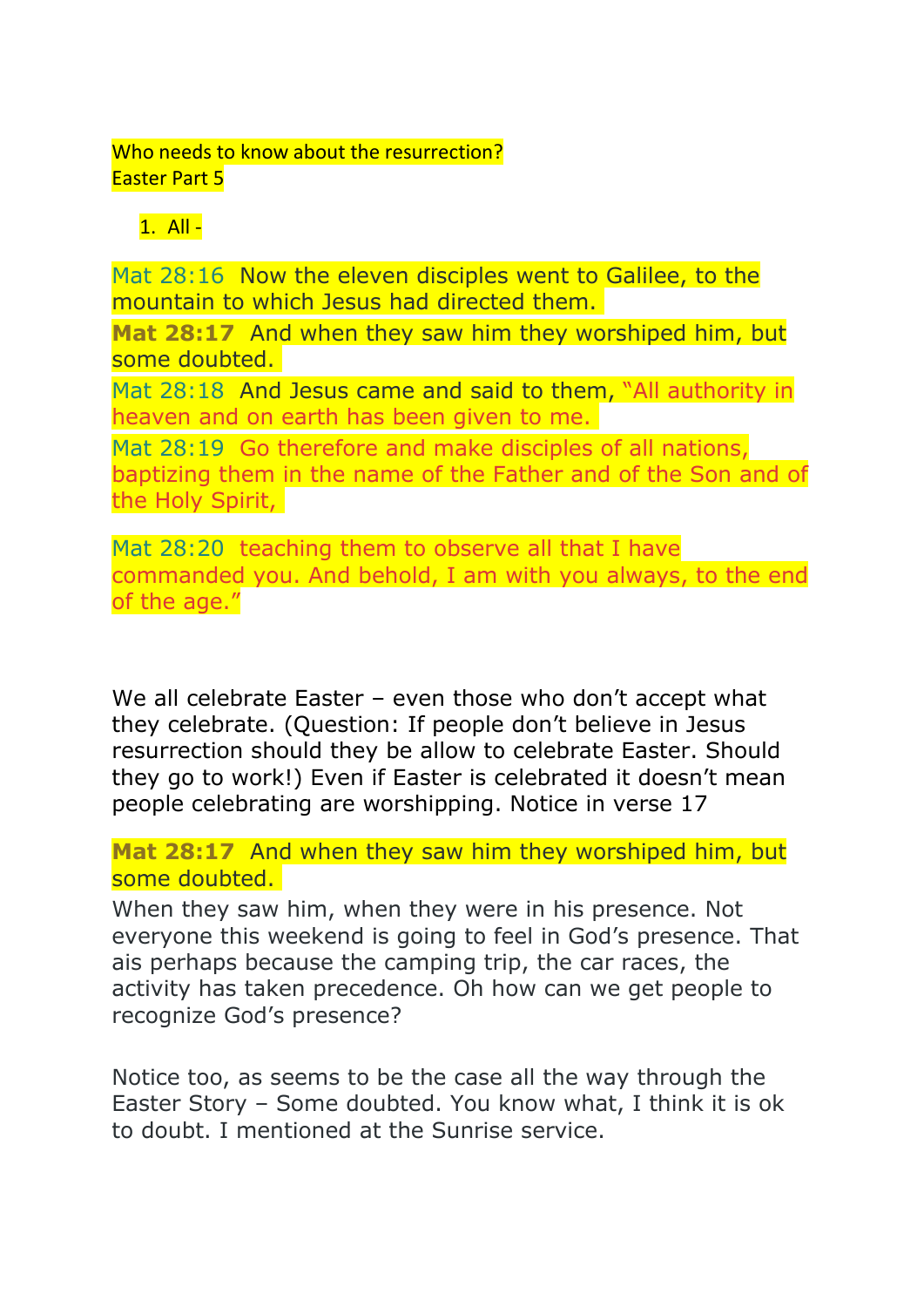Where does it leave us??? Can we worship all these years later. Oh yes, and notice. Even if we have doubts about something, we can still worship, even if we are not sure, we can still worship, Maybe our faith is shaken – worship, maybe we don't know where God is at the moment – Worship, maybe we don't feel all that close to God – worship.

## 2. Us

Rom  $14:11$  for it is written, "As I live, says the Lord, every knee shall bow to me, and every tongue shall confess to God."

While it says every the every includes us. It also includes those not recognising the Jesus for who He is. Eventually they will have to acknowledge who He is. Every knees shall bow. That of course includes us. That leads us to the them.

3. Them - The them is other Christians as well as those not claiming to be Christians. (Testimony is greatly under valued!)

Act 15:27 We have therefore sent Judas and Silas, who themselves will tell you the same things by word of mouth.

Now, I feel we grossly under rate the worship value of testimony. Telling the story of how God impacts you. This Judas and Silas did it. (Not the Judas we know from the Easter Story- different dude. !!)

4. The world  $-$  Back to the first passage.

Mat 28:18 And Jesus came and said to them, "All authority in heaven and on earth has been given to me.